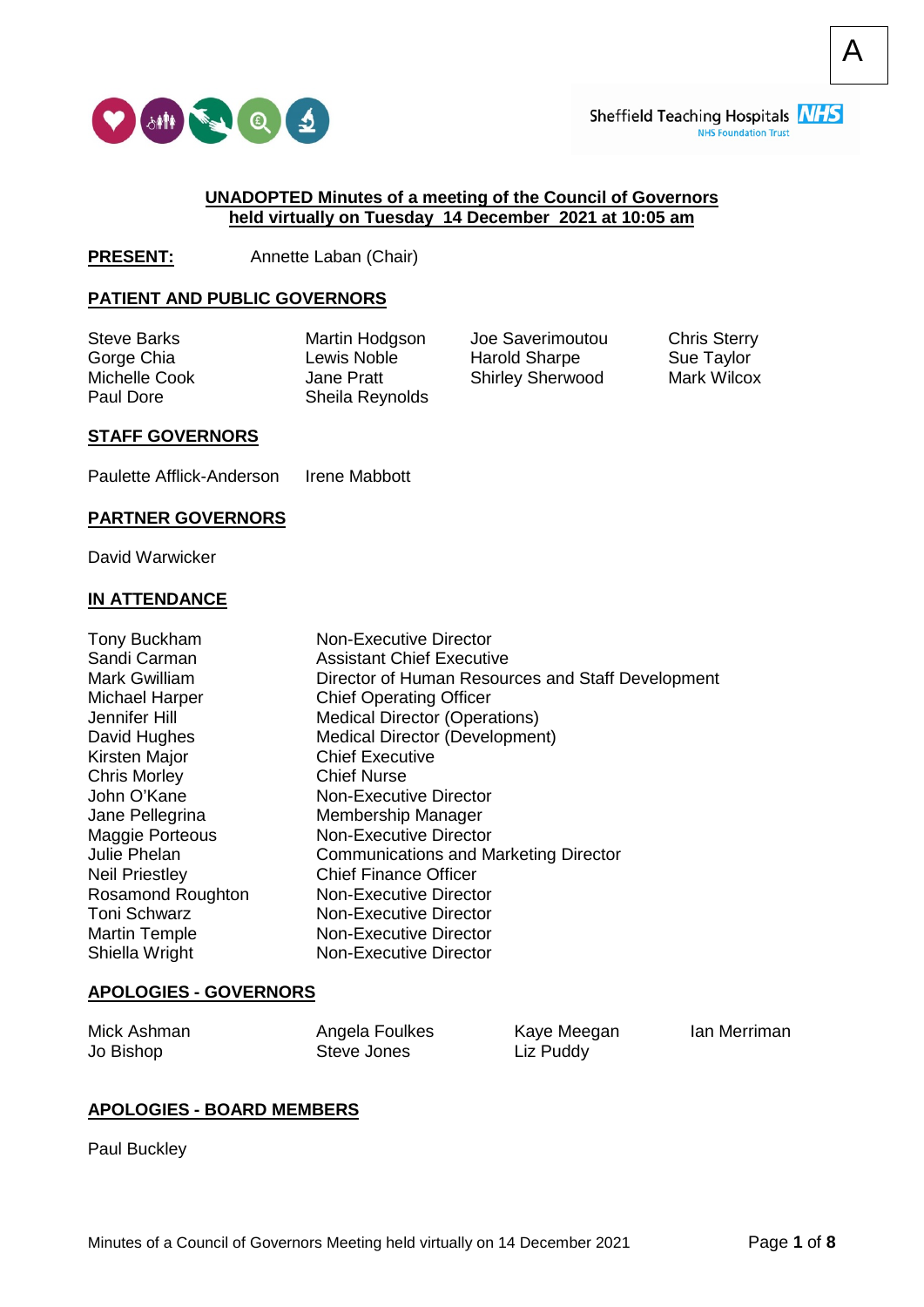# **MEMBERS OF THE PUBLIC/OBSERVERS**

There were no observers.

## **COG/21/49**

## **Welcome and Apologies**

Annette Laban welcomed everyone to the meeting and the above apologies were noted.

### **COG/21/50**

### **Declarations of Interest**

There were no declarations of interest.

### **COG/21/51**

## **Minutes of Council of Governors' meeting held on 28 September 2021**

The Minutes of the meeting of the Council of Governors held on 28 September 2021 were **AGREED** and **APPROVED** as a correct record of the meeting.

## **COG/21/52**

# **Matters Arising**

Sandi Carman referred to Enclosure B. She said that the two items on the Action Log were recommended for closure.

It was **AGREED** to close both of the Actions.

There were no further matters arising.

#### **COG/21/53**

## **Chief Executive's Report**

Kirsten Major gave a presentation that provided an update on the situation regarding COVID-19, the Trust's general position and other areas of interest.

Key points highlighted were as follows:

#### **COVID-19 Update:**

- There were 77 inpatients who were Covid-19 positive of whom six were being cared for in critical care; in the previous 24 hours there had been five patients admitted and four patients had been discharged.
- The incident level had been increased from level three to level four and the Command structure remained in place, with daily meetings of Gold Command reintroduced.
- A number of cases of the new variant, Omicron, had been identified in the UK and cases were increasing in the population, with 30% of all cases now identified as Omicron.
- New rules on international travel, testing and isolation had been introduced.
- The SYB vaccination programme continued apace with over 2.53 m vaccinations now carried out for SYB by all partners. All adults were to be offered boosters by the end of December 2021.
- STH front line staff continued to take up the vaccination, 94% having had their first dose; 91% their second dose and 77% had received a booster. Work was underway to ensure compliance with the NHS mandatory vaccination of front line staff by April 2022.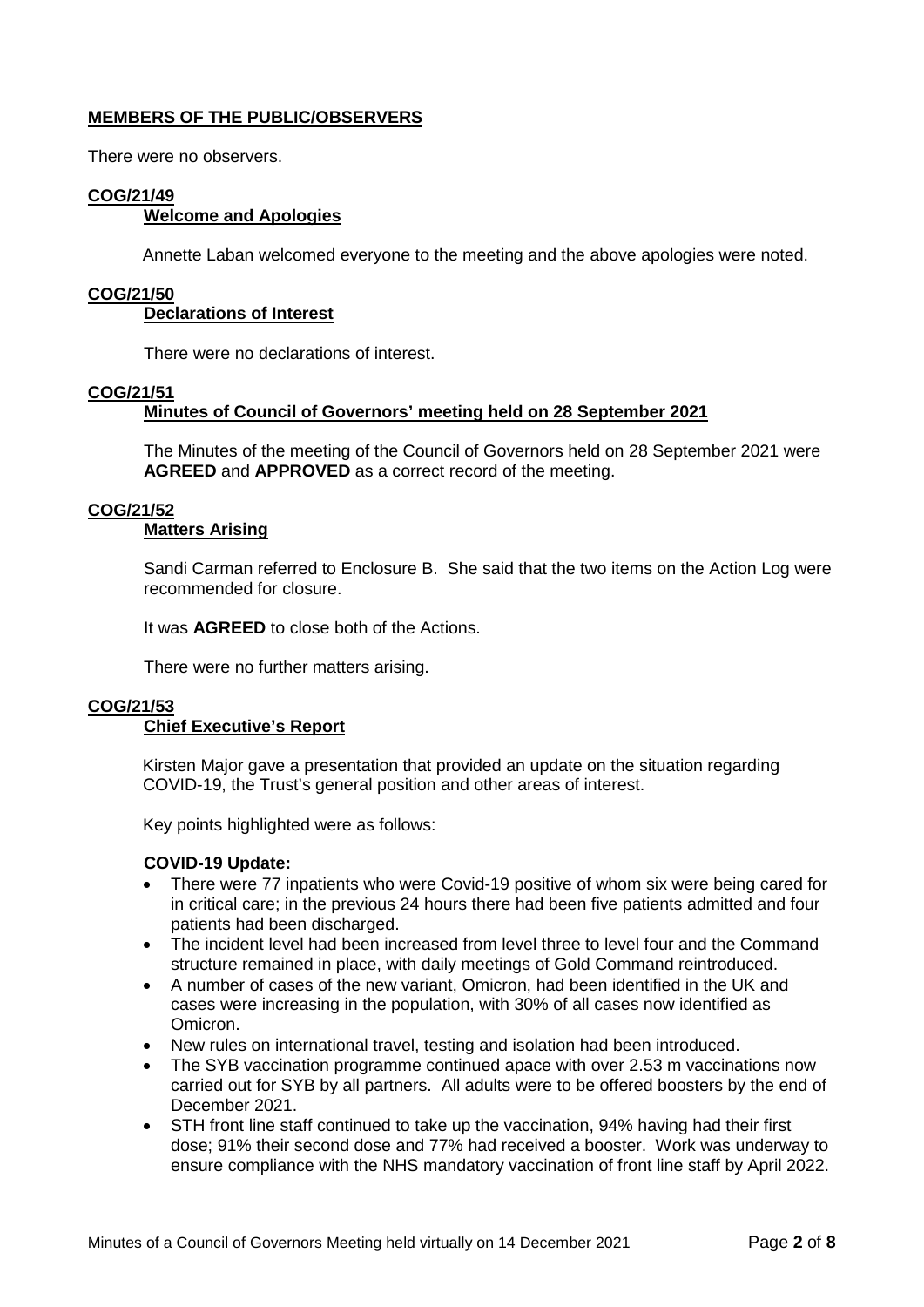### **New Corporate Strategy:**

• At a meeting in November 2021 the Board of Directors had approved the new Corporate Strategy, this set out the context in which the Trust was operating; the organisation's future ambitions alongside newly developed corporate objectives for the remainder of 2021/22 and a new strategic aim of creating a sustainable organisation had been introduced.

# **UPDATE ON CARE QUALITY COMMISSION ISSUES**

## **Maternity Services:**

- Actions from the original action plan were almost completed and, following the further CQC inspection of Core Services in October 2021, building on this work, additional actions had been included.
- The Maternity Safety Support Programme was continuing and had contributed to a post-CQC plan for services.

## **Mental Health:**

- Following the CQC's letter in February 2021 written under Section 64 of the 2008 Health and Social Care Act requiring information about the Trust's mental health provision, a 13 point action plan had been agreed with the CQC in April 2021. All 13 actions in the plan were now completed.
- A new core STH Mental Health Team had been set up consisting three mental health nurses plus an associate medical director.

### **Operational Performance:**

- A&E 4 hour standard: in October 2021 72.08% of patients attending A&E were seen within four hours compared to the national target of 95%. Performance previously had been 78.02% in September and 75.16% in August 2021. National performance in October had been 73.9%.
- 18 week planned care: Covid-19 continued to affect performance, with 895 52 week breaches reported in October 2021. The percentage of patients waiting less than 18 weeks for treatment at the end of October was 76.92% compared to 77.97% at the end of September. National performance for September had been 66.5%.
- Cancer waiting times: due to the impact of Covid-19 performance remained variable across the targets, urgent and obligatory care remained a priority and specific recovery actions had been put in place.
- Diagnostic waits within six weeks: achievement of the 99% target continued to be challenging, the figure for October 2021 had been 83.05% and for September had been 83.73%, this compared with the national performance for September 2021 of 73.9%.

## **Financial Update:**

- Funding for H2 2021/22 had now been confirmed and was slightly higher than expected. There was an Elective Recovery Fund available to support elective recovery plans.
- The financial position for 2021/22 was expected to be satisfactory.
- 2022/23 planning guidance was expected in December 2021; a challenging planning/ contracting round was anticipated.
- Capital Position: the aim was to spend the full 2021/22 capital allocation; work was ongoing planning for the next 3-5 years with EPR commitment. Additional funding of £5.9b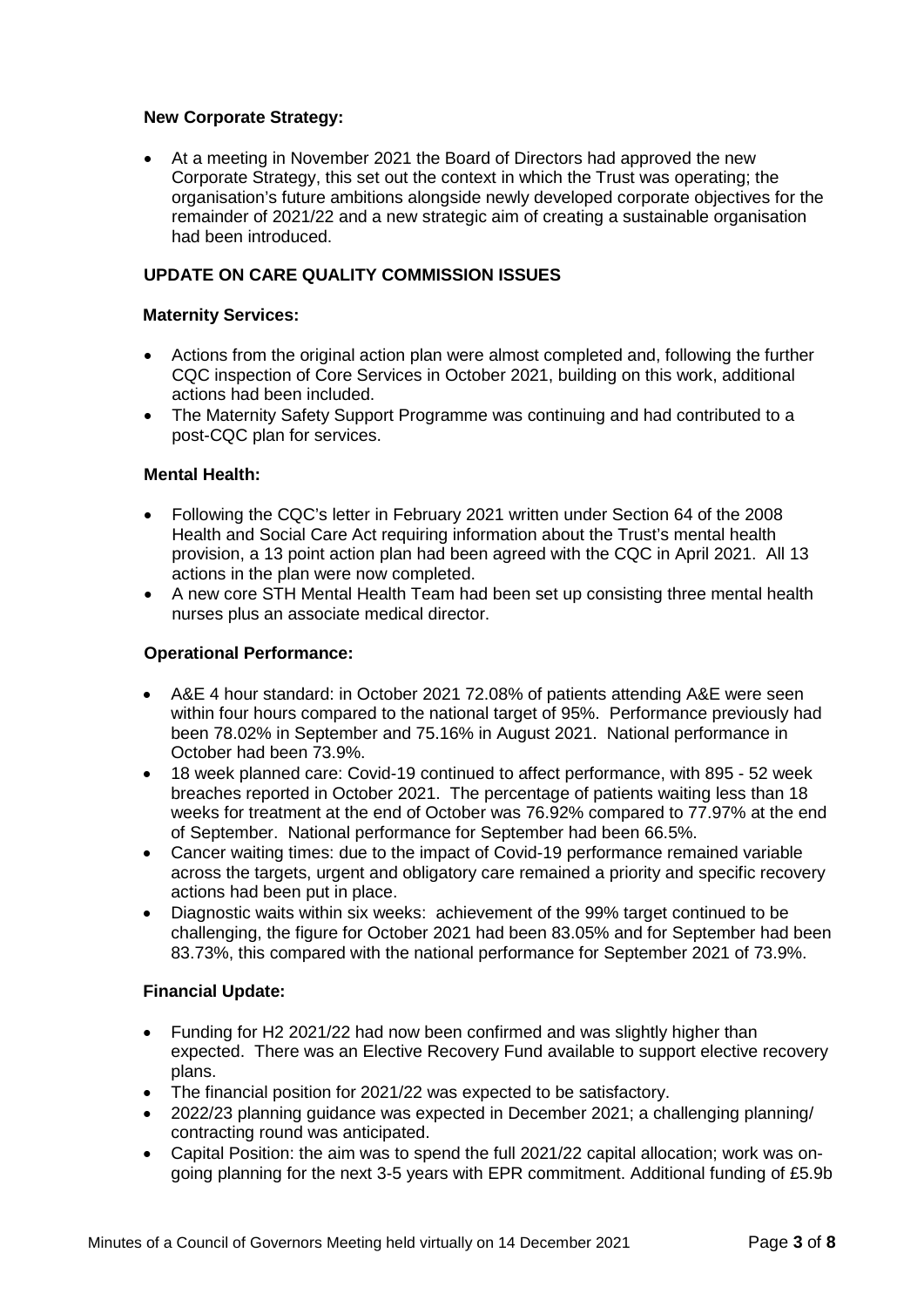(for diagnostics, elective recovery and digital) announced in the Budget would aid our position.

# **People Update:**

- A recruitment campaign was underway to appoint a Director of Strategy & Planning and a Chief Pharmacist.
- A number of new appointments had been announced including:
	- Medical Director (Development) Dr David Black;
	- Professor of Nursing Dr Julie McGarry joint role between STH and University of Sheffield.
- Gavin Boyle had been appointed Chief Executive designate of the South Yorkshire Integrated Care Board.
- Sheffield Children's Hospital NHS Foundation Trust had appointed Ruth Brown as Chief Executive.

Kirsten Major concluded by sharing details of a range of awards that had been achieved by colleagues across the Trust.

### **COG/21/54**

# **Update on Care Quality Commission (CQC) Core Services inspection and Well-Led Inspection**

Referring to Enclosure C Jennifer Hill summarised the position following the CQC inspection of core services that took place between 5 and 7 October and the CQC well-led inspection between 9 and 11 November 2021.

The core services review had covered:

- Urgent and Emergency Care:
- Medical and Surgical Services at RHH and NGH:
- Community Inpatient services; and
- Maternity services.

Wards and departments across RHH and NGH had been visited by 46 inspectors, care was observed; patients' healthcare records were reviewed; staff and patients were spoken to and the inspectors had interviewed senior staff for areas such as falls, pressure ulcers and mental health. Additionally there had been 335 requests for information to be provided.

The CQC had provided verbal and written feedback on 8 October 2021 this identified that staff across the services were committed to providing patient care in challenging circumstances it also raised some concerns across the core services that had been inspected.

On 13 October 2021 the CQC had issued a letter of intent to the Trust and the Trust had responded to this on 15 October 202, providing assurance that immediate action had been taken to mitigate risks and providing an action plan setting out how the concerns raised had either been addressed or how it was intended to address the concerns. The Trust had provided a further update on 19 October 2021 setting out a comprehensive programme of work with a clear approach for reporting and assurance.

Jennifer Hill then summarised the position in relation to the well-led inspection that had taken place between 9 and 11 November 2021. She said that 11 inspectors had been onsite at NGH and RHH and the process had included:

• An opening presentation from the CEO;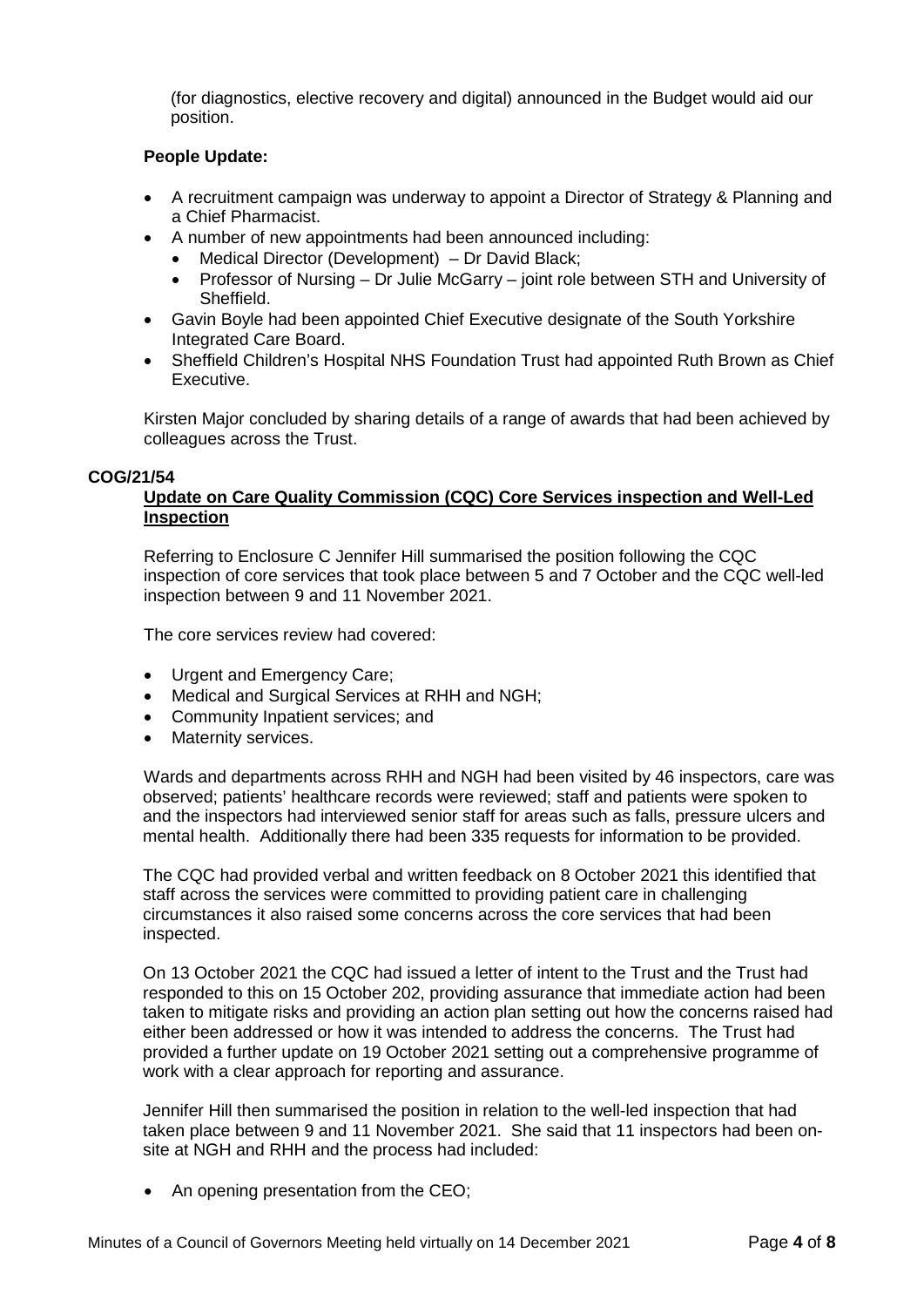- 22 face-to-face interviews with Board members and senior staff;
- Focus groups with consultants, junior doctors and security staff;
- Interviews and focus groups with Non-Executive Directors; and
- A review of the personal files of Board members to assess compliance with the Fit and Proper Persons standard.

Annette Laban said that a draft report was expected from the CQC in six to eight weeks.

During discussion the following points emerged:

Martin Hodgson thanked Jennifer for the detailed update. He was interested to see the wide range of individuals/groups that the CQC had met/interviewed but was disappointed to note that the report did not record that the CQC had also held a focus group with governors. Martin had joined the focus group and reported that governors at the session had spoken positively about the organisation.

Harold Sharpe felt that these demanding inspections could have a negative impact on the morale of staff who were already working extremely hard in difficult circumstances. Annette Laban noted that everything possible was being done to protect the health and wellbeing of staff.

# **COG/21/55**

# **Presentation on STH's Winter Planning**

Michael Harper outlined the Trust's planning for the next four months.

He said that known factors had been considered, for example:

- A likely spike in demand for non-Covid-19 related urgent healthcare;
- A likely surge in Covid-19 cases;
- A need to continue to reinstate and maintain services;
- Continuing workforce issues;
- Ongoing requirement for Covid-19 infection prevention and control measures.

…and account had also been taken of current unknown factors, for example:

- The impact of the Omicron variant:
- Uncertainty about the number of patients with long Covid;
- Social behaviour patterns and community prevalence;
- Unpredictable flu season;
- The capacity of our staff to continue coping.

Michael then summarised the winter risk model and plans identified to mitigate the risks and he also reported on consultations with senior staff and plans to respond to issues raised.

In summary, senior leaders had been engaged in the planning process, identifying the risks of winter and Covid-19 and mitigations had been identified. STH had a good track record of maintaining care during winter. There was significant funding to support the implementation of the winter schemes.

#### **COG/21/56**

# **General Q&A Session**

Annette Laban thanked Kirsten Major, Jennifer Hill and Michael Harper for their updates/presentations and invited governors' comments and questions.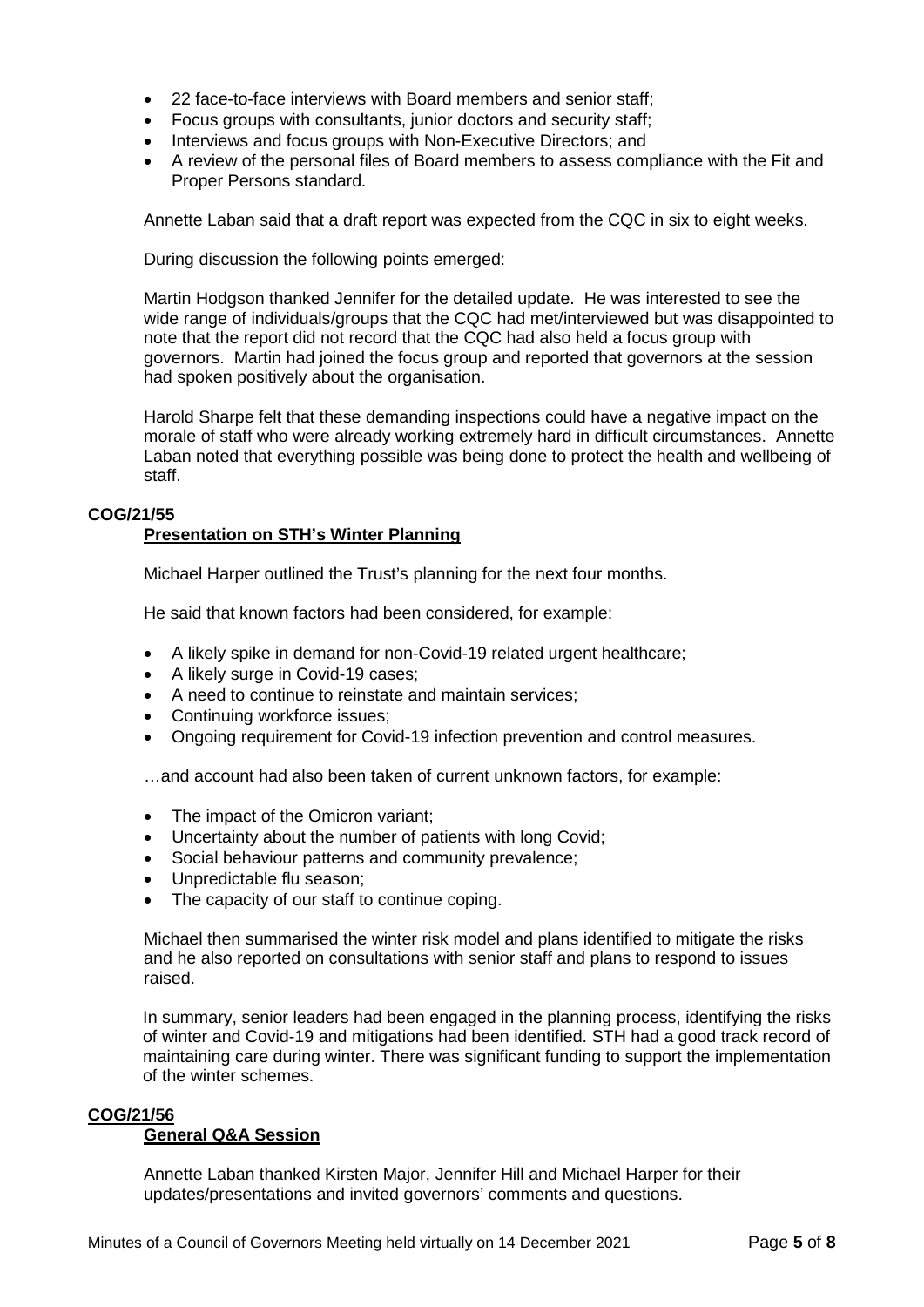Commenting on the Winter Planning presentation Toni Schwarz (NED) said that the plans were impressive and she wondered whether there was a scheme in place to communicate this to members of the public. Julie Phelan said that, in collaboration with our partners, it was planned to utilise all the city-wide channels to communicate messaging appropriately.

Joe Saverimoutou said that, as the governor representative on the Emergency Planning Operational Group, he had heard about some of the plans and had been pleased to receive more details today; he thought that the staff involved in the planning process had done an excellent job and that the winter plans were very impressive.

Harold Sharpe asked whether the vaccine was effective with the Omicron variant? Jennifer Hill said that there was currently only limited evidence but indications were that the vaccine was effective. She stressed the importance of having the booster.

Harold Sharpe asked how the number of Covid-19 deaths recorded by STH compared with similar organisations. Kirsten Major said that as an organisation but also as a city we had recorded fewer deaths than the English average.

Commenting on the ongoing issue of delayed transfers of care over a prolonged period Lewis Noble asked about the relationship and engagement with partners. Michael Harper said that there was a good relationship.

George Chia referred to the £200 gift for all staff and, mindful of the financial position of staff who may be in receipt of working tax credits, asked whether staff had been offered a choice about how this gift was paid to them. Kirsten Major said that some staff had been offered a choice of vouchers instead of money.

Martin Hodgson asked about virtual triaging in A&E. Michael Harper said that this was being trialled for a few weeks and he would provide the Council of Governors with feedback on the trial in due course.

#### **COG/21/57 Governors' Matters**

(a) Unadopted Notes of Governors' Forum Meeting held on 18 November 2021

Martin Hodgson referred to Paper D; he reported that Toni Schwarz (NED) had accompanied Annette Laban at the first half of the Forum meeting and governors had been pleased to hear about Toni's background working in the health sector and about her current role at Sheffield Hallam University. The Forum had also received feedback from governors who had attended an informative session with Sandi Carman on an introduction to the Trust's Integrated Risk & Assurance Report (IRAR) and said that governors were looking forward to receiving further information about this in the future. He also commented that, at their focus group with the CQC, governors had been questioned about their awareness of the details of the IRAR. Martin said that he did not propose to comment further on the Notes but was happy to answer any questions.

There were no questions.

(b) Report from Council of Governors' Nomination and Remuneration Committee (CoG NRC)

Martin Hodgson referred to Paper E; he said that at the time of the last CoG NRC meeting he had been Vice-Chair of the Committee but was pleased to report that Steve Barks had now been appointed to the role of Vice-Chair and in future Steve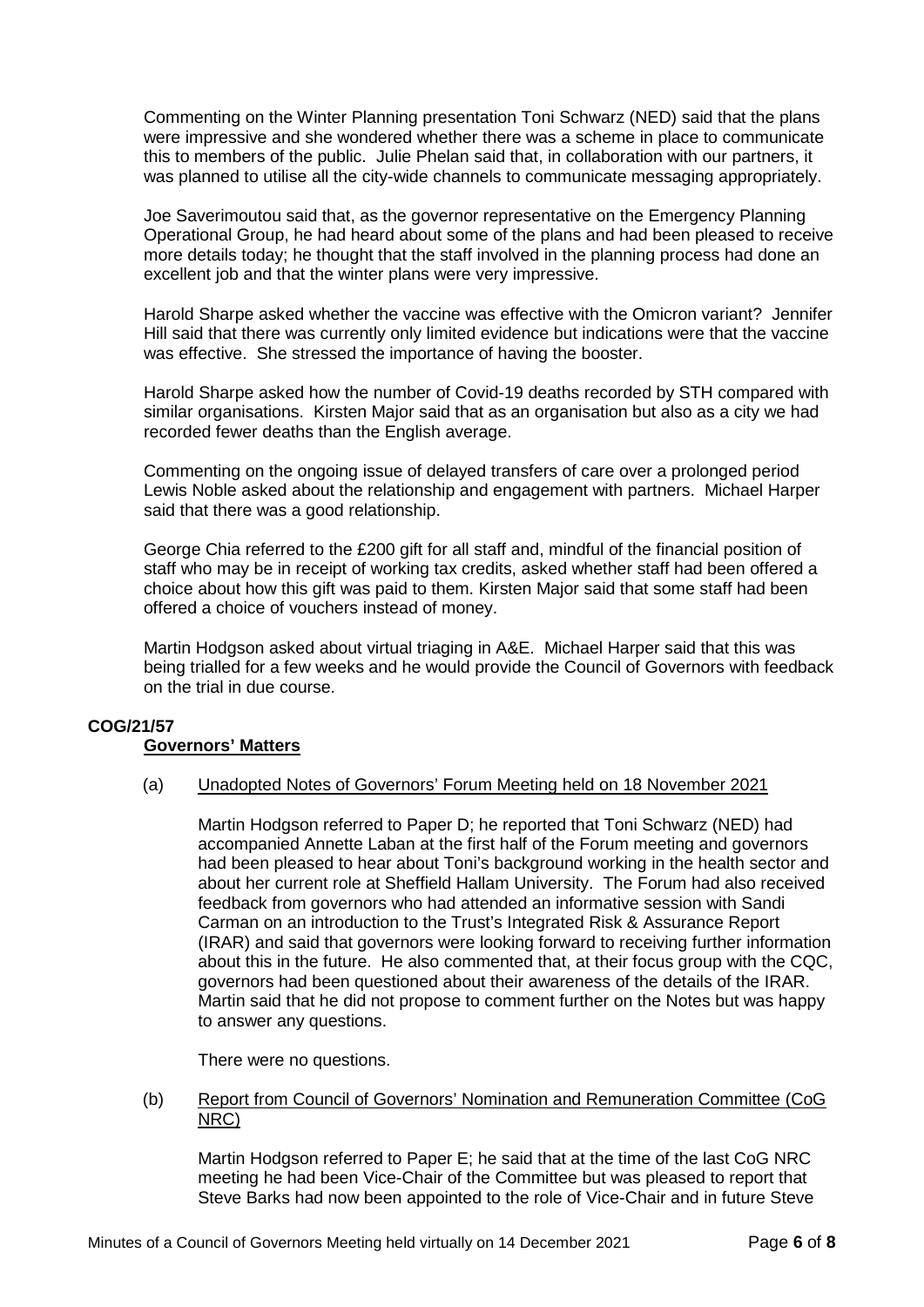would be providing the report on the work of the CoG NRC work to Council of Governors' meetings. Martin said that the report was self-explanatory and he did not propose commenting further but was happy to answer any questions.

Steve Barks said that, on behalf of governors, he wanted to thank Martin for his hard work and leadership during his time as Vice-Chair of CoG NRC and Annette Laban concurred.

Annette Laban also welcomed Steve Barks to the role of Vice-Chair of the CoG NRC and said that she looked forward to working with him in that capacity.

There were no questions.

### **COG/21/58**

## **Ratification of Terms of Reference of Council of Governors' Nomination and Remuneration Committee**

Sandi Carman referred to Paper F; she said that the Paper was self-explanatory. The amended Terms of Reference of the CoG NRC were presented to the Council of Governors for approval following a scheduled review by the CoG NRC. She did not propose commenting further but was happy to answer any questions.

There were no questions.

The Council of Governors **APPROVED** the amendments to the Terms of Reference agreed by the Council of Governors' Nomination and Remuneration Committee.

### **COG/21/59**

## **Annual Review of Council of Governors' Terms of Reference**

Sandi Carman referred to Paper G; she said that an annual review of the Terms of Reference of the Council of Governors had been completed by the Assistant Chief Executive and the Foundation Trust Membership Office Manager and the changes identified were presented to the Council of Governors for approval. She did not propose commenting further but was happy to answer any questions.

There were no questions.

The Council of Governors **APPROVED** the updated Terms of Reference for the Council of Governors.

### **COG/21/60**

#### **Any Other Business**

Annette Laban thanked governors for their continued involvement with the Trust during the ongoing difficult times. She said that her first 12 months as Chair of the Trust had been challenging but that she had enjoyed working with the governors and was looking forward to working with everyone in 2022.

Martin Hodgson thanked Annette for her collaborative approach to working with governors during her first year as Chair and said that governors were looking forward to working with her in the New Year.

There was no further business to discuss.

#### **COG/21/43**

#### **To note Dates of Meetings in 2022**